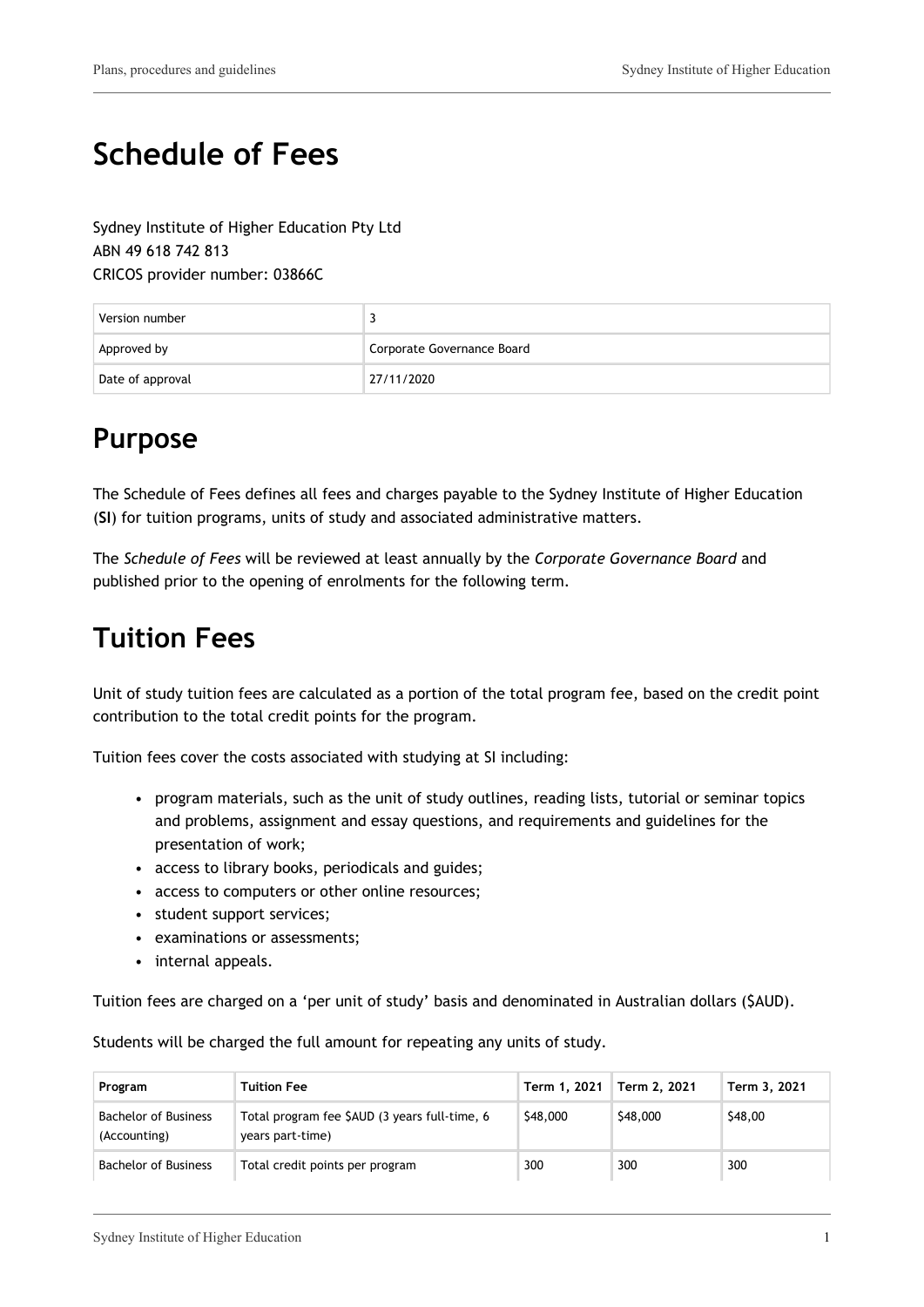| (Accounting)                                |                                                                        |         |         |         |
|---------------------------------------------|------------------------------------------------------------------------|---------|---------|---------|
| <b>Bachelor of Business</b><br>(Accounting) | Tuition fee for each unit of study (single unit<br>12.5 credit points) | \$2,000 | \$2,000 | \$2,000 |
| <b>Bachelor of Business</b><br>(Accounting) | Tuition fee per term (assuming 4 units of study<br>per term)           | \$8,000 | \$8,000 | \$8,000 |

# **Variation of Tuition Fees**

SI will not normally vary fees within a calendar year.

SI may only vary a published Higher Education tuition fee and/or a published Census Date for a unit of study if:

- the variation is:
	- necessary because of circumstances that did not apply at the time the student contribution amount was determined under subsection 19-87(2) of the *Higher Education Support Act 2003* or the tuition fee was determined under subsection 19-90(2) of *the Act*; or
	- to correct an administrative error;

*and*

• SI has advised the *Department of Education and Training* in writing, of its intention to vary the student contribution amount or tuition fee at least 5 working days before making the variation;

*and*

• where the variation to the student contribution amount or tuition fee for a unit of study will, in SI's reasonable view, disadvantage a student (as per *Higher Education Provider Guidelines 2012 Section* 25.5) enrolled or seeking to enrol in the unit of study affected by the variation, but it is made up to two months before the Census Date.

Where a variation is made under the above conditions, SI will withdraw the previous schedule and publish the new fees schedule on the SI website as soon as practicable after making that decision.

# **Other Fees and Charges**

Below are non-tuition fees and charges that you may be liable to pay during your studies at SI. These fees apply to all students except where indicated and are correct as at the date of approval of this policy. Other fees and charges are subject to change.

The Department of Home Affairs (DHA) requires all international students (and their dependents) coming to Australia to study under a Student Visa to have Overseas Student Health Cover (OSHC) for the duration of their student visas.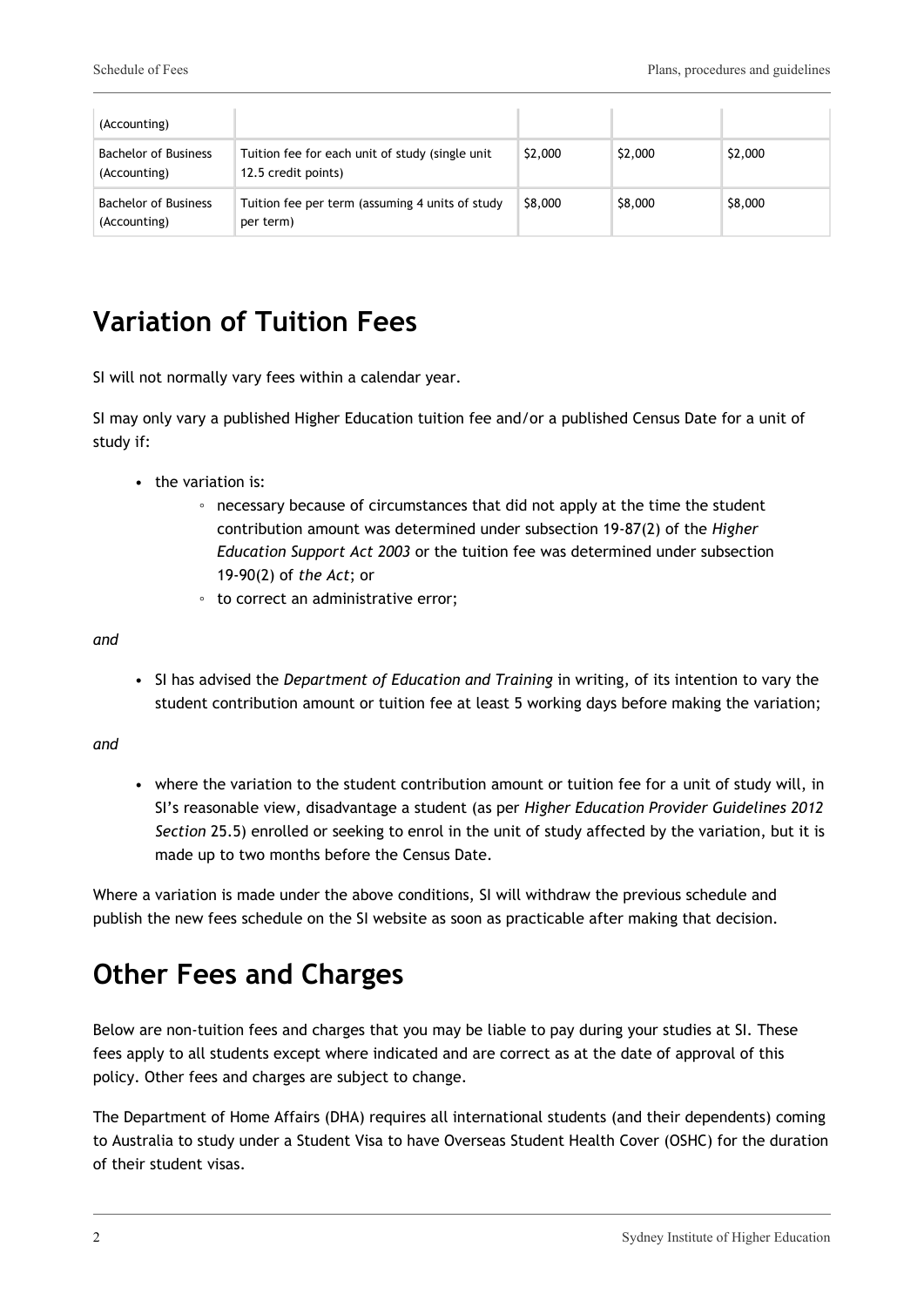Failure to have continuous cover could result in a student visa being cancelled.

International Students may organise their own OSHC, or can ask SI staff to help arrange visa length cover with an OSHC provider. Please contact the International Student Support Advisor for more information.

| <b>ITEM</b>                                                                                                                                                 | FEE (INCLUDING GST)                                                 |
|-------------------------------------------------------------------------------------------------------------------------------------------------------------|---------------------------------------------------------------------|
| <b>Enrolment Fee</b> - includes RPL assessment if relevant                                                                                                  | \$250                                                               |
| Revised eCoE - International Students only (2nd or subsequent eCoE's issued for any<br>reason)                                                              | \$150                                                               |
| Late unit addition application charge - for applying to add a unit after the last date to add<br>a unit for the term (one charge per unit addition request) | \$250                                                               |
| Late payment charge - where student's account for academic or other fees and charges has<br>an outstanding balance as at the due date for payment           | \$100                                                               |
| Library Late Return Fee                                                                                                                                     | \$2 per day                                                         |
| <b>Library Lost Items</b>                                                                                                                                   | \$100                                                               |
| Official Academic Transcript (Physical transcript)                                                                                                          | \$25 plus express postage \$10<br>(Australia) or \$45 (Overseas)    |
| Official Academic Transcript (Electronic transcript)                                                                                                        | \$15                                                                |
| <b>Official Letter</b>                                                                                                                                      | \$10 plus express postage \$10<br>(Australia) or \$45 (Overseas)    |
| <b>Replacement Completion Letters</b>                                                                                                                       | \$15                                                                |
| <b>Replacement Cross-Institutional Transcript</b>                                                                                                           | \$15                                                                |
| Replacement Testamur (degree certificate) or supply of testamur prior to graduation<br>ceremony (special conditions apply) (Physical testamur)              | \$70 plus registered postage \$10<br>(Australia) or \$45 (Overseas) |
| Replacement Testamur (degree certificate) or supply of testamur prior to graduation<br>ceremony (special conditions apply) (Electronic testamur)            | \$50                                                                |
| Replacement Student ID Card                                                                                                                                 | \$15                                                                |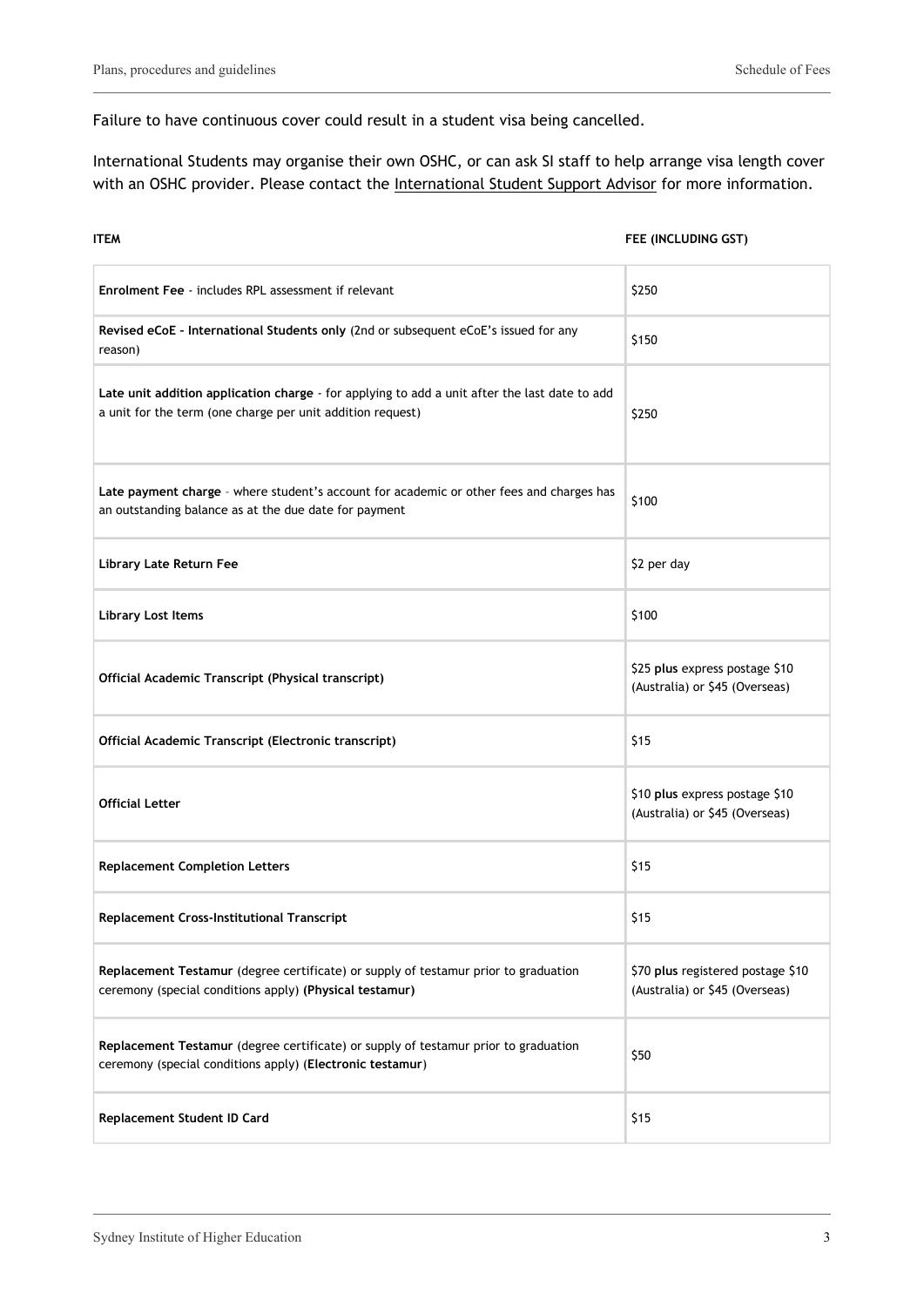| <b>Additional Printing</b>                                                                                                                        | \$100 for 2000 prints (available as<br>credit on Print Card)     |
|---------------------------------------------------------------------------------------------------------------------------------------------------|------------------------------------------------------------------|
| Australian Higher Education Graduation Statement (AHEGS) - replacement or reissue<br>(Physical AHEGS)                                             | \$25 plus express postage \$10<br>(Australia) or \$45 (Overseas) |
| Australian Higher Education Graduation Statement (AHEGS) - replacement or reissue<br>(Electronic AHEGS)                                           | \$15                                                             |
| Hire of graduation gown and cap                                                                                                                   | \$80                                                             |
| <b>Textbooks</b> - please refer to Unit Outlines for prescribed textbooks. The indicative cost is<br>approximately \$120 per unit (if purchased). | Approximately \$120 per unit                                     |

# **Non-refundable Fees and Charges**

Some administrative and incidental fees and charges are not refundable once incurred. They are charged separately from tuition fees. Non-refundable fees and charges may include things such as:

- payment processing fees for credit card and debit card payments
- special admissions tests
- goods or services that are in addition to tuition fees and are 'incidental' to the students' studies
- fines or penalties to cover administrative costs, e.g. fines or penalties for late enrolments, late variations to enrolments, late withdrawals from a program, late fees for library loans.

Non-refundable fees and charges may change, or be added to from time to time. Current non-refundable fees and charges are listed on the SI website.

# **Refund Schedule**

Under some circumstances, students who withdraw from the unit(s) of study may be eligible for a full or partial refund depending on the timing of withdrawal and other circumstances. Please refer to the *Program Modification and Tuition Fee Refund Policy* for more information.

| <b>ITEM</b>                                                                                                                                                                           | <b>FEE (INCLUDING</b><br>GST) | <b>REFUND PAYABLE</b>                                                                                                                                         | TIME TO PAY<br><b>REFUND</b>                                             |
|---------------------------------------------------------------------------------------------------------------------------------------------------------------------------------------|-------------------------------|---------------------------------------------------------------------------------------------------------------------------------------------------------------|--------------------------------------------------------------------------|
| Tuition Fee - Tuition fee for each unit of study. A single unit of<br>study is equivalent to 12.5 credit points. A total of 300 credit<br>points is required to complete the program. | \$2,000                       | Refund of any<br>pre-paid tuition<br>fees less an<br>administration<br>charge of \$500 or<br>5% (whichever is<br>the lesser<br>amount). See<br>Refund of Fees | Within 28 days<br>after receiving a<br>completed Refund<br>Request Form. |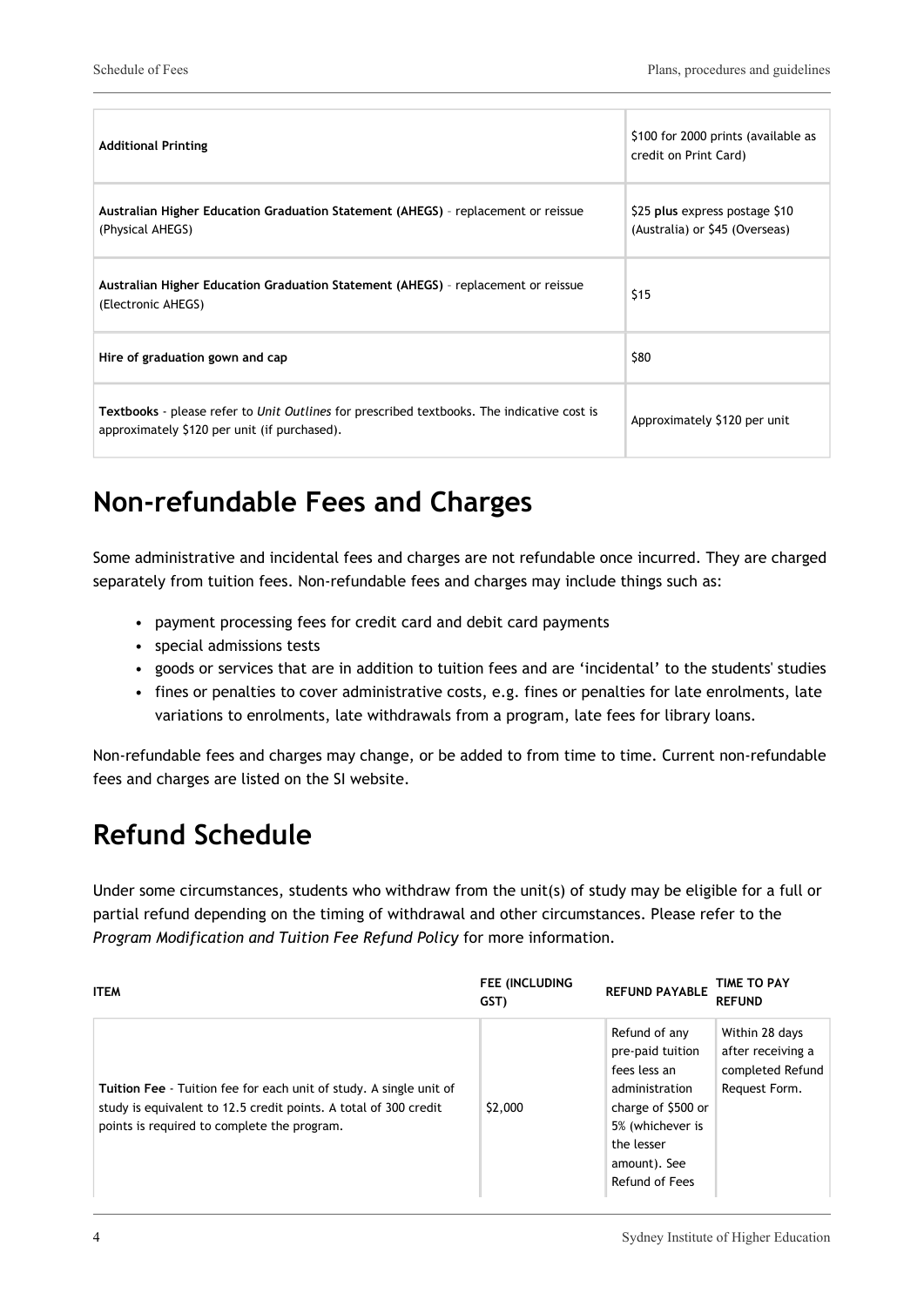|                                                                                                                                                                        |                                                                           | section below.                                     |                                                                          |
|------------------------------------------------------------------------------------------------------------------------------------------------------------------------|---------------------------------------------------------------------------|----------------------------------------------------|--------------------------------------------------------------------------|
| <b>Enrolment Fee</b> - includes RPL assessment if relevant                                                                                                             | \$250                                                                     | <b>NO REFUND</b>                                   |                                                                          |
| Revised eCoE - International Students only (2nd or subsequent<br>eCoE's issued for any reason)                                                                         | \$150                                                                     | <b>NO REFUND</b>                                   |                                                                          |
| Late course addition application charge - for applying to add a<br>course after the last date to add a course for the term (one charge<br>per course addition request) | \$250                                                                     | <b>NO REFUND</b>                                   |                                                                          |
| Late payment charge - where student's account for academic or<br>other fees and charges has an outstanding balance as at the due<br>date for payment                   | \$100                                                                     | <b>NO REFUND</b>                                   |                                                                          |
| Library Late Return Fee                                                                                                                                                | \$2 per day                                                               | <b>NO REFUND</b>                                   |                                                                          |
| <b>Library Lost Items</b>                                                                                                                                              | \$100                                                                     | <b>NO REFUND</b>                                   |                                                                          |
| Official Academic Transcript (Physical transcript)                                                                                                                     | \$25 plus express<br>postage \$10<br>(Australia) or \$45<br>(Overseas)    | <b>NO REFUND</b>                                   |                                                                          |
| Official Academic Transcript (Electronic transcript)                                                                                                                   | \$15                                                                      | <b>NO REFUND</b>                                   |                                                                          |
| <b>Official Letter</b>                                                                                                                                                 | \$10 plus express<br>postage \$10<br>(Australia) or \$45<br>(Overseas)    | <b>NO REFUND</b>                                   |                                                                          |
| <b>Replacement Completion Letters</b>                                                                                                                                  | \$15                                                                      | <b>NO REFUND</b>                                   |                                                                          |
| Replacement Cross-Institutional Transcript                                                                                                                             | \$15                                                                      | <b>NO REFUND</b>                                   |                                                                          |
| Replacement Testamur (degree certificate) or supply of testamur<br>prior to graduation ceremony (special conditions apply) (Physical<br>testamur)                      | \$70 plus registered<br>postage \$10<br>(Australia) or \$45<br>(Overseas) | <b>NO REFUND</b>                                   |                                                                          |
| Replacement Testamur (degree certificate) or supply of testamur<br>prior to graduation ceremony (special conditions apply)<br>(Electronic testamur)                    | \$50                                                                      | <b>NO REFUND</b>                                   |                                                                          |
| Replacement Student ID Card                                                                                                                                            | \$15                                                                      | <b>NO REFUND</b>                                   |                                                                          |
| <b>Additional Printing</b>                                                                                                                                             | \$100 for 2000 prints<br>(available as credit<br>on Print Card)           | Full refund of<br>any unused pre-<br>paid credits. | Within 28 days<br>after receiving a<br>completed Refund<br>Request Form. |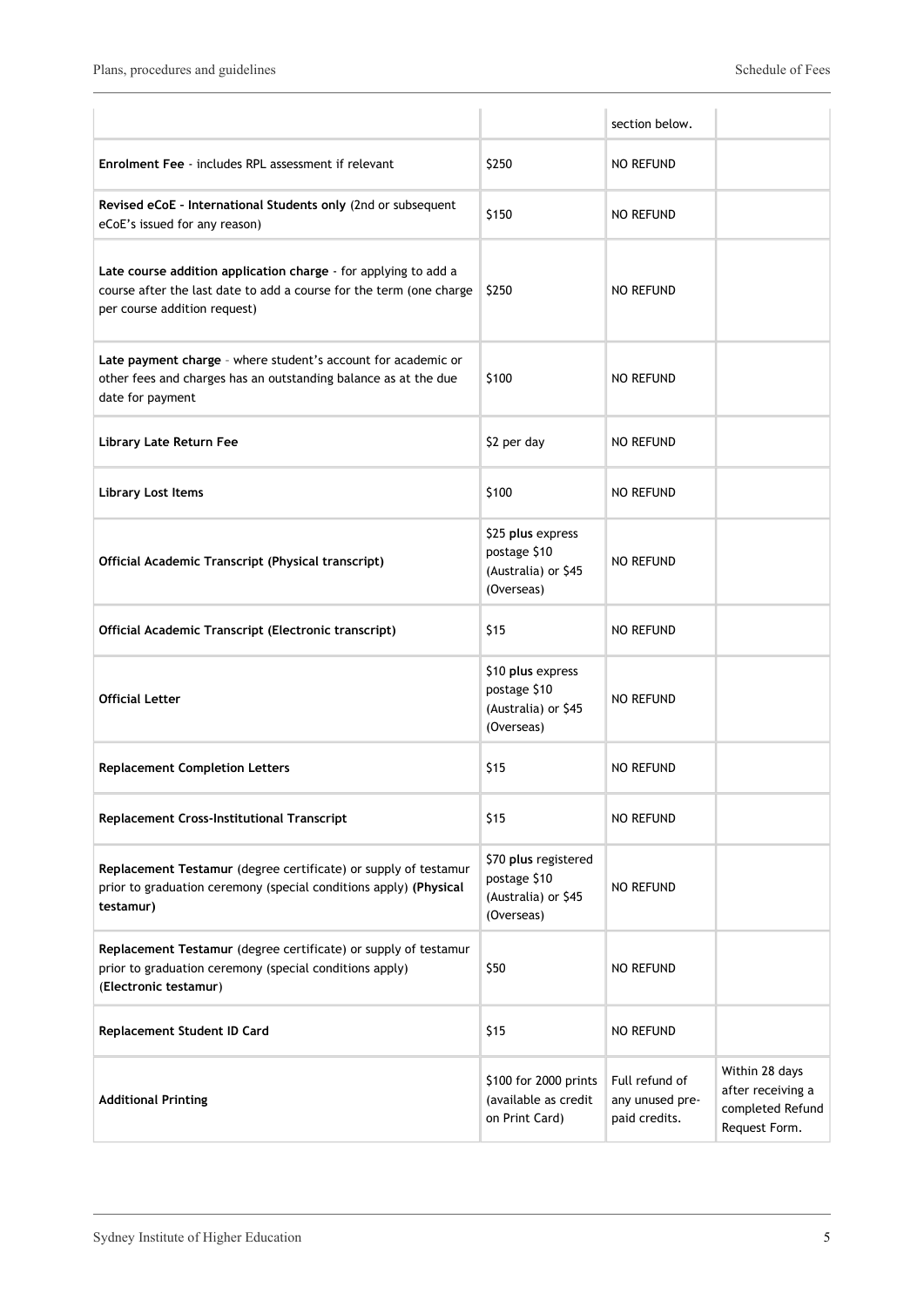| <b>Australian Higher Education Graduation Statement (AHEGS) -</b><br>replacement or reissue (Physical AHEGS)                                  | \$25 plus express<br>postage \$10<br>(Australia) or \$45<br>(Overseas) | NO REFUND                      |
|-----------------------------------------------------------------------------------------------------------------------------------------------|------------------------------------------------------------------------|--------------------------------|
| <b>Australian Higher Education Graduation Statement (AHEGS) -</b><br>replacement or reissue (Electronic AHEGS)                                | \$15                                                                   | NO REFUND                      |
| Hire of graduation gown and cap                                                                                                               | \$80                                                                   | NO REFUND                      |
| Textbooks - please refer to Unit Outlines for prescribed<br>textbooks. The indicative cost is approximately \$120 per unit (if<br>purchased). | Approximately \$120<br>per unit                                        | Please refer to<br>the vendor. |

# **Refund of Fees**

#### *Full tuition fee refunds*

Full tuition fee refunds are payable if:

1. SI is unable to provide the academic program offered and the student does not wish to undertake an alternate program at SI's expense.

2. The offer of enrolment is withdrawn by SI for reasons other than incorrect or incomplete information supplied by the student (or the student's agent) at the time and the student does not wish to undertake an alternate program at SI's expense.

3. An Australian visa application is refused before the Commencement Date of the program. Refund of all fees minus the lesser of an administrative charge of 5% of one term's tuition fees, or \$500. Students must submit a Refund Request Form and supply evidence of their visa refusal to SI.

4. Approval of an Australian visa is delayed for reasons beyond the student's control resulting in the student being unable to commence the program in which they have accepted an offer of a place. Refund of all fees minus the lesser of an administrative charge of 5% of one term's tuition fees, or \$500. Students must submit a Refund Request Form and supply evidence that their visa has been delayed for reasons beyond their control.

5. Where the student gives SI written notice to withdraw more than 28 calendar days before the Commencement Date.

If SI is unable to provide a refund or place the student in an alternative program, then, under Division 3, the Tuition Protection Services, TPS Director will provide the student with options for a suitable alternative program (if any such programs are available). SI will notify, in writing, the TPS Director of the default within 3 business days of the default occurring. SI will also notify, in writing, the students to whom the default has affected.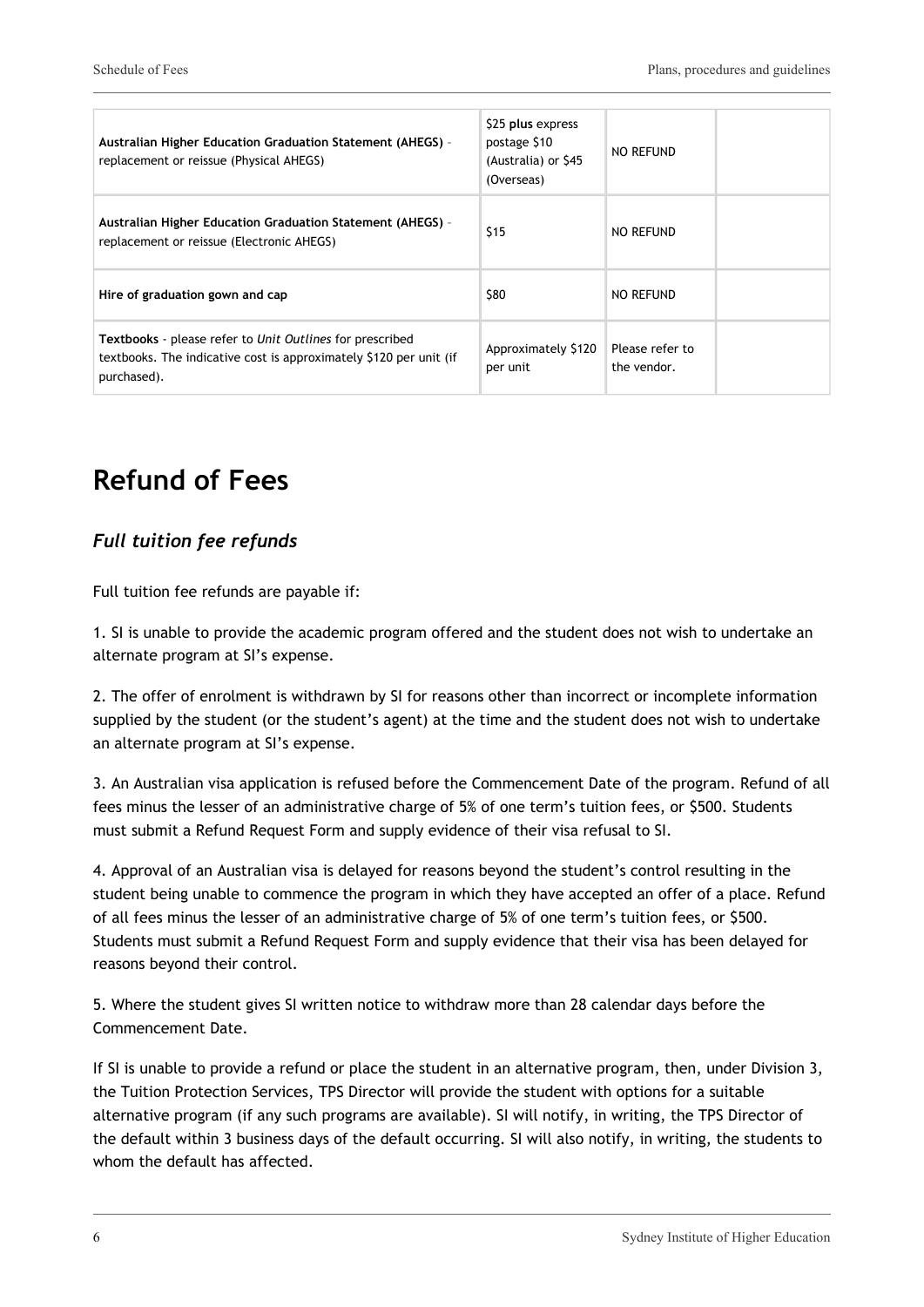#### *Partial Tuition Fee Refunds*

Where a student fails to commence, discontinues or withdraws from a program, SI may provide a partial tuition fee refund within 28 calendar days from the date the student submits a Refund Request Form. The amount of the tuition fee refund, if any, will be calculated as follows:

- 1. Where the student gives SI written notice to withdraw 28 calendar days or less from the Commencement Date, SI will refund 70% of students commencing term's tuition fees and the remainder of any unused tuition fees for future terms that have been paid in advance.
- 2. Where the student gives SI written notice to withdraw, fails to commence or discontinues after the Commencement Date but before the Census Date, SI will refund 50% of students commencing term's tuition fees and the remainder of any unused tuition fees for future terms that have been paid in advance.

For more information please refer to the *Enrolment Policy*.

#### *No Tuition Fee Refunds*

Where the student gives SI written notice to withdraw, fails to commence or discontinues after the Census Date, SI will not refund any of the students commencing term's tuition fees. However, SI will refund the remainder of any unused tuition fees for future terms that have been paid in advance.

Where SI cancels the student's enrolment after the census date, SI will not refund any of the students commencing term's tuition fees. However, SI will refund the remainder of any unused tuition fees for future terms that have been paid in advance.

#### *Fraudulent actions of the student*

SI will not refund any of the students commencing term's tuition fees where the student (or the student's agent) has provided fraudulent information to SI including:

1. making a material misrepresentation at any time when applying for enrolment to a program or when satisfying any condition of enrolment,

2. failing to disclose to SI a fact or circumstance material to SI's decision to enrol the student into a program,

3. obtaining or accepting an offer of enrolment or a conditional offer of enrolment on the basis that any prior educational qualification, English langue test result or other evidence required by SI to make an offer was obtained wholly or partly by fraud, academic misconduct or other dishonesty and results in SI withdrawing an offer or cancelling the student's enrolment.

#### *Failure to obtain the necessary visa or travel documents*

Where an Australian visa application is refused or is delayed for reasons beyond the student's control resulting in the student being unable to commence the program, the student may be eligible for a full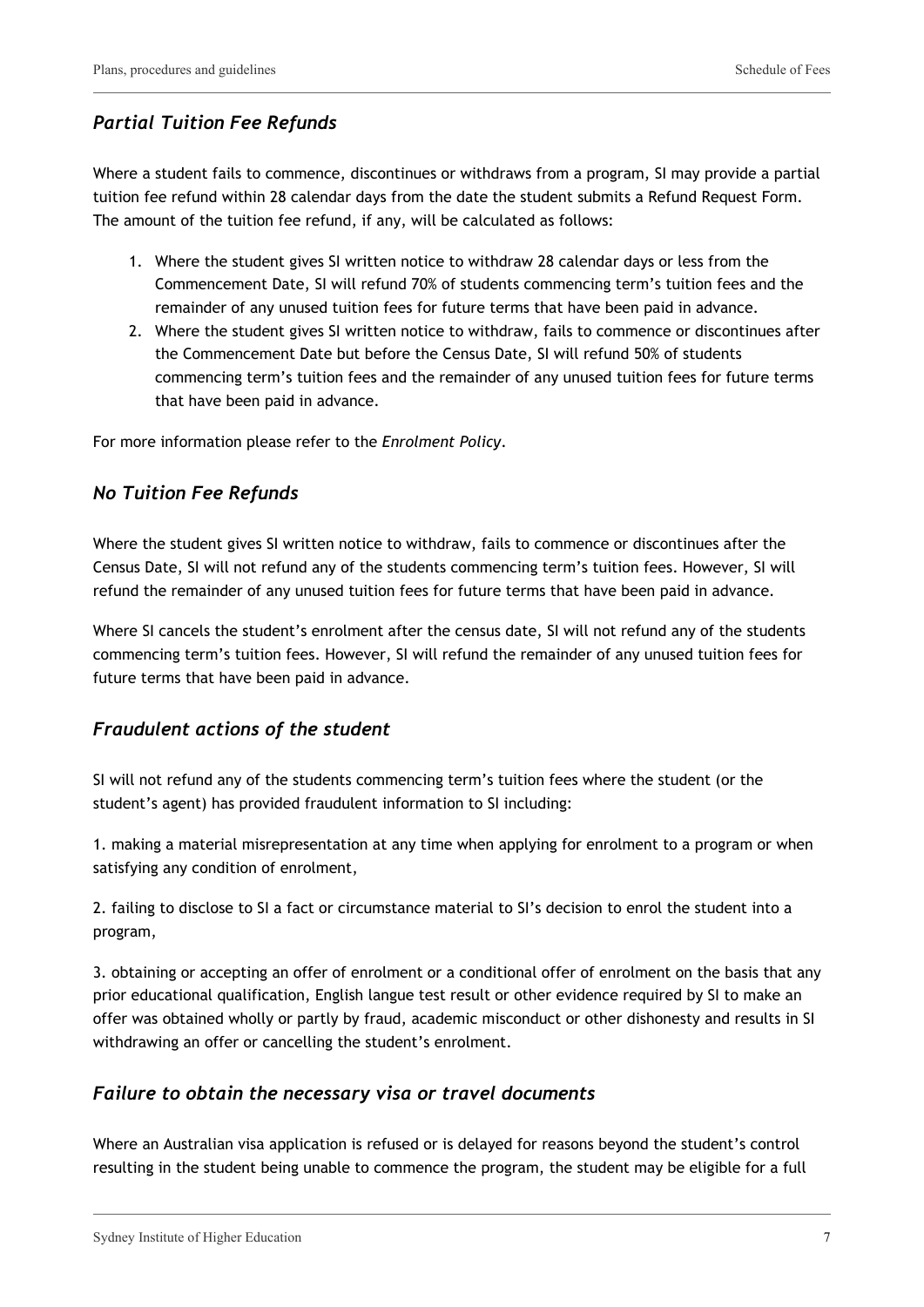tuition fee refund (see above).

However, SI will not refund any of the commencing term's tuition fees were an Australian visa application is refused or delayed due to:

- failure on the part of the student (or the student's agent) to provide any required documentation to the Department of Home Affairs (DHA) in a timely manner,
- the student providing fraudulent documents or misleading information to the Department of Home Affairs (DHA), or
- the student failing to respond to any reasonable request from the Department of Home Affairs (DHA) that would be necessary for the issuance of the Australian visa.

#### *Deferral of Studies*

Where a student, upon after accepting an offer of enrolment, gives written notice prior to the Census Date of their intention to defer their place in the program to the next available intake, all tuition fees will be transferred to the next available intake. The next available intake will be the following term. An offer of enrolment may be deferred for up to 12 months. If after deferring a student gives written notice to withdraw from a program, fails to commence or discontinues, a refund will be processed in accordance with the timeframes and circumstances relevant to the date of the original deferral.

Please refer to the *Program Modification and Tuition Fee Refund Policy.*

# **Provider default by SI**

Under section 46A of the *ESOS Act* where SI defaults, in relation to an overseas student or intending overseas student and a course at a location, if:

(a) the provider fails to start providing the program to the student at the location on the agreed starting day; or

(b) after the program starts but before it is completed, it ceases to be provided to the student at the location; and the student has not withdrawn from the program before the default day.

Where SI defaults, it will either:

- (a) arrange for the student to be offered a place in an alternate program at SI's expense; or
- (b) pay a refund as provided under the policy.

The student may elect whether to accept the offer of an alternative program or to obtain a refund.

Where there is a default by SI, applications are not required for refunds, which will be paid within 14 calendar working days of the agreed starting date or the date on which the course ceases to be provided.

## **Refund of Overseas Student Health Cover (OSHC)**

SI will refund money received on account of overseas student health cover for a student if:

(a) the student is unable to complete the program in circumstances covered by the overseas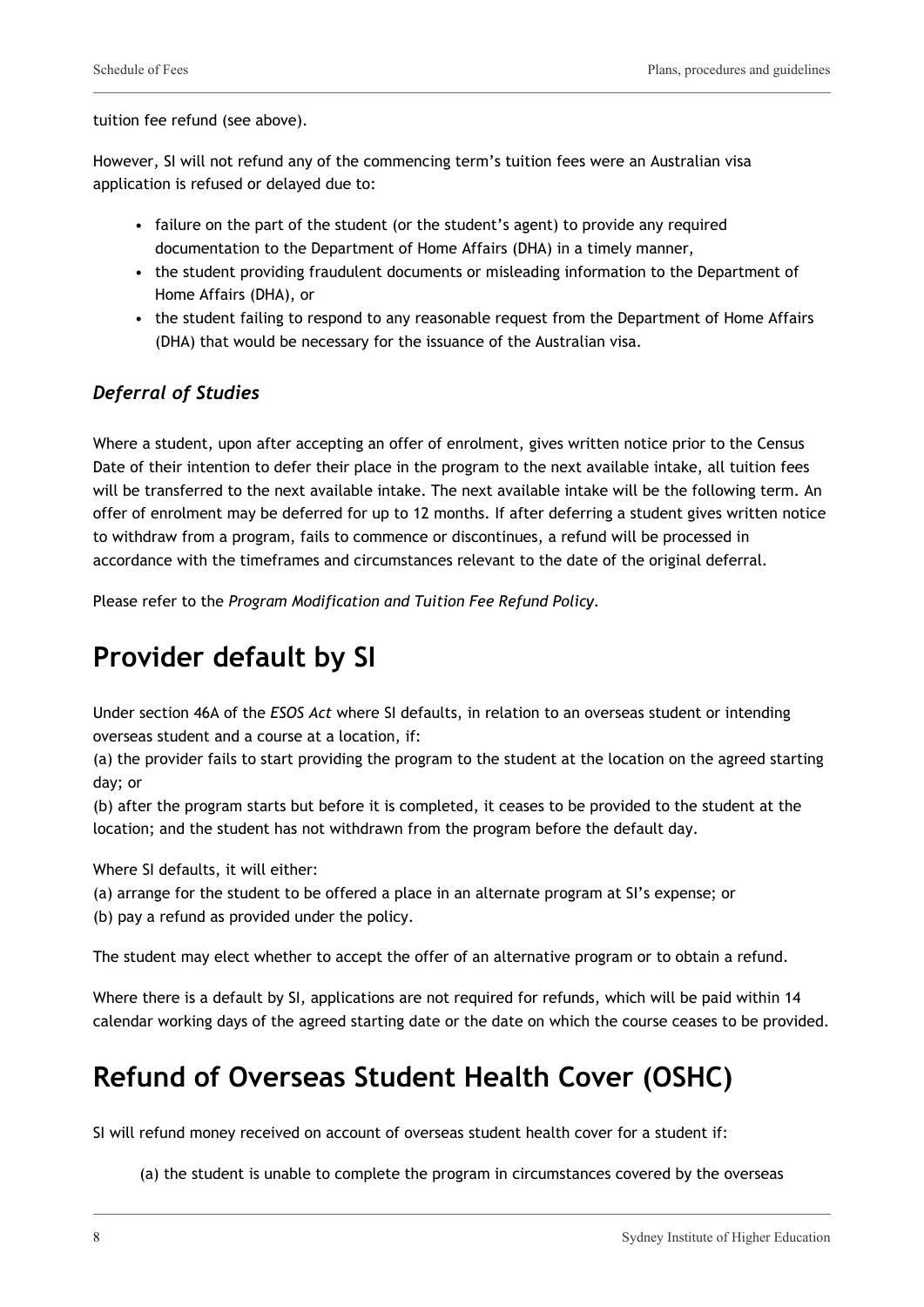health cover provider's policy; and

(b) SI has not yet forwarded funds received on account of the student's overseas health cover to SI's overseas health cover provider.

A student seeking a refund of overseas health cover fees from SI must complete a Refund Request Form available on the SI website and provide:

- (a) their full name;
- (b) their date of birth;
- (c) their membership number (provided to the student by the SI Office);
- (d) a statement of the reason for seeking the refund; and
- (e) evidence of the date of either the transfer to another University; or departure from Australia.

If SI has forwarded the funds to the nominated overseas health cover provider, a student seeking a refund must apply directly to the provider, and must provide:

- (a) all of the information required;
- (b) a copy of the receipt for the overseas health care payment; and
- (c) any other information the provider requests.

A sponsored student whose overseas health cover fees were paid by a third party is not entitled to a direct refund. SI will liaise with the overseas health care provider and the sponsor to arrange payment of a refund to the sponsor.

### **Complaints and Appeals**

Complaints about refunds or applications for refunds should be made and will be addressed consistently with the *Complaints and Appeals Policy*.

### **Statement of Tuition Protection Service (TPS)**

Under the requirements of the *Education Services for Overseas Students (ESOS) Act 2000* SI is required to protect international students in the event SI ceases to provide a course of study in which a student is enrolled.

SI has met the tuition protection requirements through current membership of the Tuition Protection Service (TPS), an initiative of the Australian Government to assist international students whose education providers are unable to fully deliver their course of study. The TPS ensures that international students are able to either:

1. complete their studies in another course or with another education provider, or,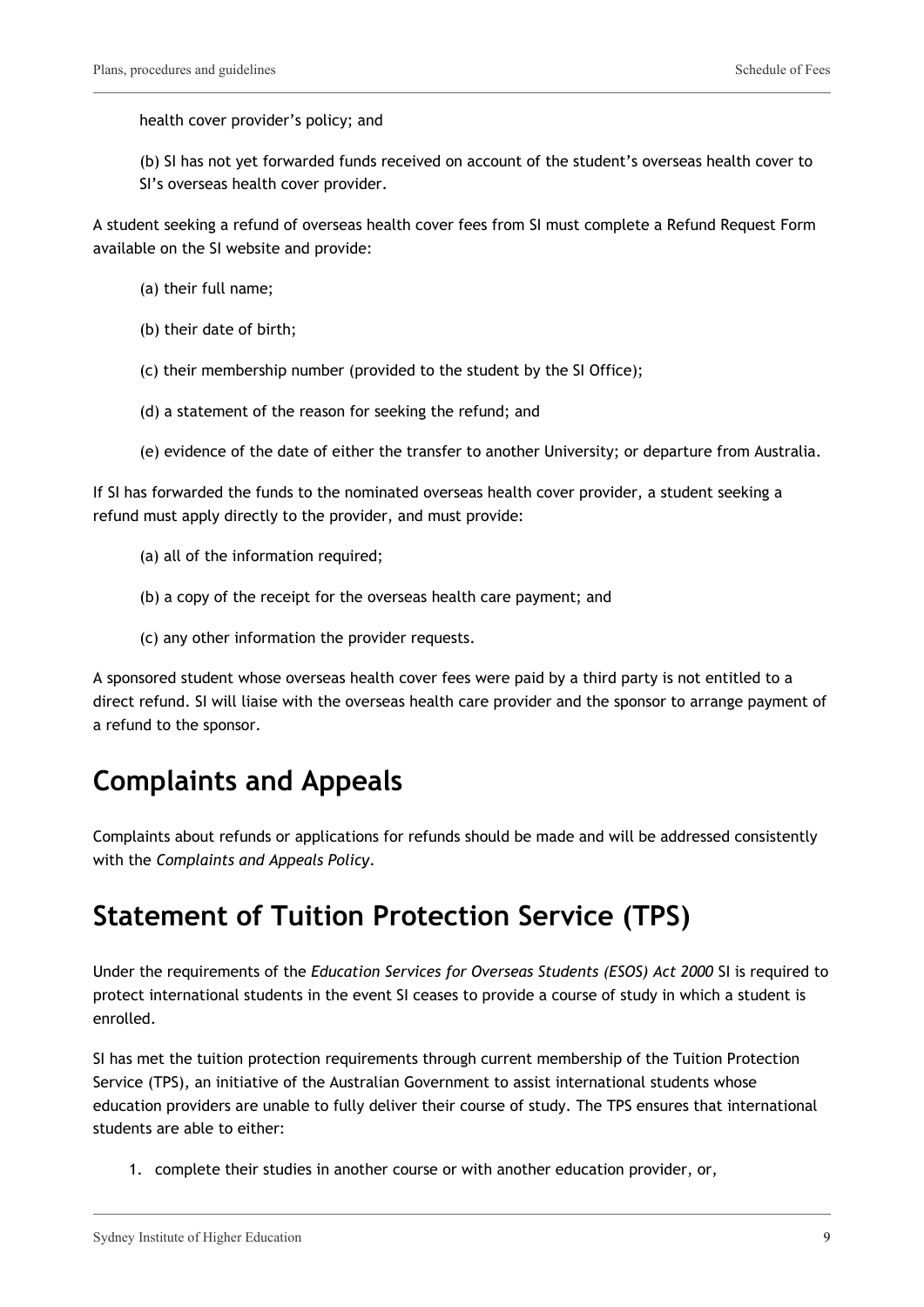2. receive a refund of their unspent tuition fees.

In the unlikely event SI is unable to deliver a course you have paid for and does not meet its obligations to either offer you an alternative course that you accept or pay you a refund of your unspent prepaid tuition fees (this is called a provider's 'default obligations'), the TPS will assist you in finding an alternative course or to get a refund if a suitable alternative is not found.

For more information see the Tuition Protection Scheme Overview for International Students at https://tps.gov.au/.

## **Australian Consumer Law**

This *Fees Policy*, and the availability of a complaints and appeals process, does not remove the right of a student to take action under Australia's consumer protection laws.

# **Responsibility**

The administration of fees payable as specified in the *Schedule of Fees* is the responsibility of the Provost who will, by notice, determine pursuant to this policy:

- the method of advice of fees payable
- the date for payment of fees
- the circumstances in which a fee may be waived or deferred by way of a payment plan, if appropriate
- a student's eligibility for a refund or waiver of the whole or portion of the fees paid, and
- administrative and miscellaneous fines and charges.

## **Review Schedule**

The *Corporate Governance Board* reviews the *Schedule of Fees* a minimum of once per year, or sooner if required.

| <b>Version History</b> |                               |                   |                                                             |                      |  |
|------------------------|-------------------------------|-------------------|-------------------------------------------------------------|----------------------|--|
| Version<br>number:     | Approved by:                  | Approval<br>date: | <b>Revision notes:</b>                                      | Next review<br>date: |  |
|                        | Corporate Governance<br>Board | 06/02/2020        |                                                             | 06/02/2021           |  |
|                        | Corporate Governance<br>Board | 29/07/2020        | Updated to include other fees and charges and<br><b>TPS</b> | 29/07/2021           |  |
|                        | Corporate Governance<br>Board | 27/11/2020        | Update refund policies                                      | 27/11/2021           |  |